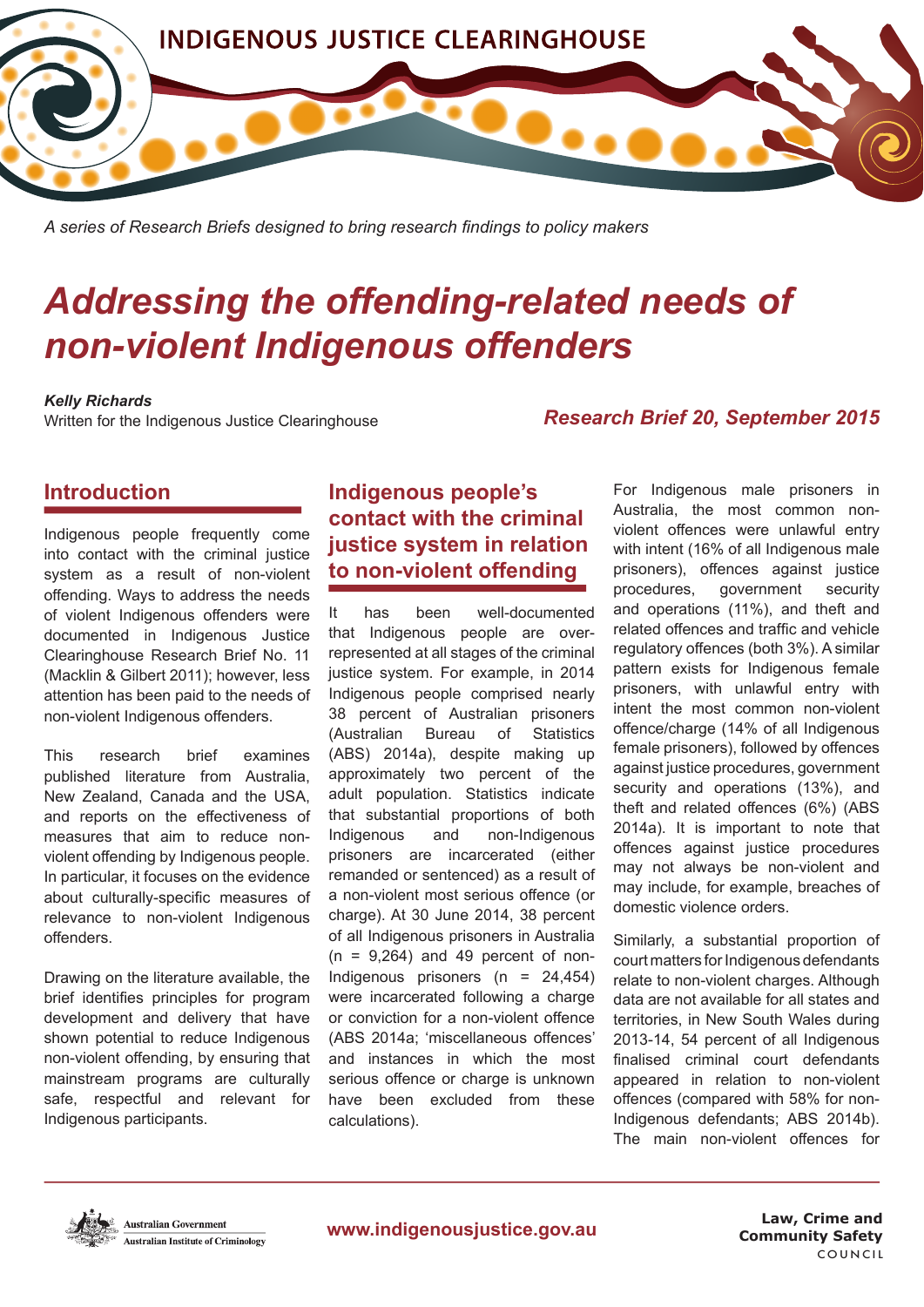which Indigenous defendants appeared were: theft and related offences (12% of all Indigenous defendants); illicit drug offences, unlawful entry with intent/burglary, break and enter, and public order offences (8% each); property damage and environmental pollution, and offences against justice procedures, government security and operations (both 7%).

This pattern varies across states and territories - for example, the Northern Territory's criminal courts fnalised a far higher proportion of Indigenous defendants in relation to offences against justice procedures than other non-violent offences (see also MacGillivray & Baldry (2015) on Indigenous women specifically). Furthermore, within a state or territory, the offences for which Indigenous people come to the attention of the criminal justice system appear to vary across communities. For example, concerns have been raised about high levels of driving offences occurring in regional and remote communities (Anthony & Blagg 2012). Of course, the rate at which any population group comes into contact with the justice system, and the offences for which they do so, are shaped by policing priorities and practices. This should be taken into consideration when interpreting these statistics.

# **Comparing violent and non-violent offending**

While the above discussion provides some insight into the contact of Indigenous people with the criminal justice system for non-violent offences, it should be recognised that many offenders have contact with the criminal justice system in relation to both violent and non-violent offences, and/ or report involvement in both violent and non-violent offending. Mazerolle and Legosz (2007) found high levels of self-reported involvement in violent, property and drug offending among a sample of Indigenous  $(n = 98)$  and non-Indigenous (n = 382) offenders on non-custodial orders in Queensland. Furthermore, while drug-related offences are not often the most serious offence for which Indigenous people are convicted or incarcerated, alcohol and other drugs often play a role in other types of non-violent offending, such as theft; indeed as Day (2003) claims, issues related to substance abuse are relevant to most offenders. These points are important to consider in any discussion of the needs of nonviolent Indigenous offenders.

## **Offending-related needs**

The risk – needs – responsivity (RNR) model has been the dominant approach to offender rehabilitation in Western countries over the last three decades (Looman & Abracen 2013). In summary, under the RNR model, interventions with offenders are to focus on:

- risk (interventions should be reserved for offenders who present the highest risk);
- needs (the factors most closely associated with recidivism should be addressed); and
- responsivity (interventions should be matched to the individual offender and their learning style and ability) (Gideon 2013; Looman & Abracen 2013).

'Criminogenic needs' are those that research has shown are directly related to offending behaviour. According to the RNR model, if criminogenic needs are appropriately treated, an offender's likelihood of reoffending will decrease (Rugge 2006). Non-criminogenic needs are areas that also require treatment, but that research has shown are not typically directly related to offending (Rugge 2006). This research brief uses the term 'offending-related needs' to discuss those risk/need factors relevant to non-violent Indigenous offenders.

Offenders' risk/need factors are typically determined by the application of a risk assessment tool. An emerging body of research suggests that many risk/need factors are common to Indigenous and non-Indigenous offenders (see Rugge 2006; Hsu et al. 2010; Macklin & Gilbert 2011). Less is known, however, about the applicability of risk assessment instruments to Australian Indigenous offenders, and there has been much debate about the usefulness of this approach for understanding Indigenous offending (Day 2003; Hsu et al. 2010; Macklin & Gilbert 2011), with more research needed particularly in relation to the applicability of risk assessment tools to female Indigenous offender populations both in Australia and elsewhere. Another key area for future research is whether there are culturally-specifc risk/need factors among Indigenous offending populations that might be taken into account when assessing the offending-related needs of Indigenous offenders (Rugge 2006).

## **Offending-related needs of non-violent Indigenous offenders**

Macklin and Gilbert's (2011) review of the research literature identifed the offending-related needs of violent Indigenous offenders as including: low self-esteem; frustration; deculturation; separation from family; discrimination; identity issues; trauma; anger and loss. Heseltine, Day and Sarre's (2011) review of research on culturally-specifc offending-related needs (of both violent and non-violent Indigenous offenders) similarly found that these were diverse, and included: substance abuse; personal and emotional functioning; factors related to acculturation and deculturation; the impact of separation from family, community and land; physical and mental health; identity confusion; family violence; discrimination; literacy and numeracy; unemployment; life skills; and transitional and post-release needs.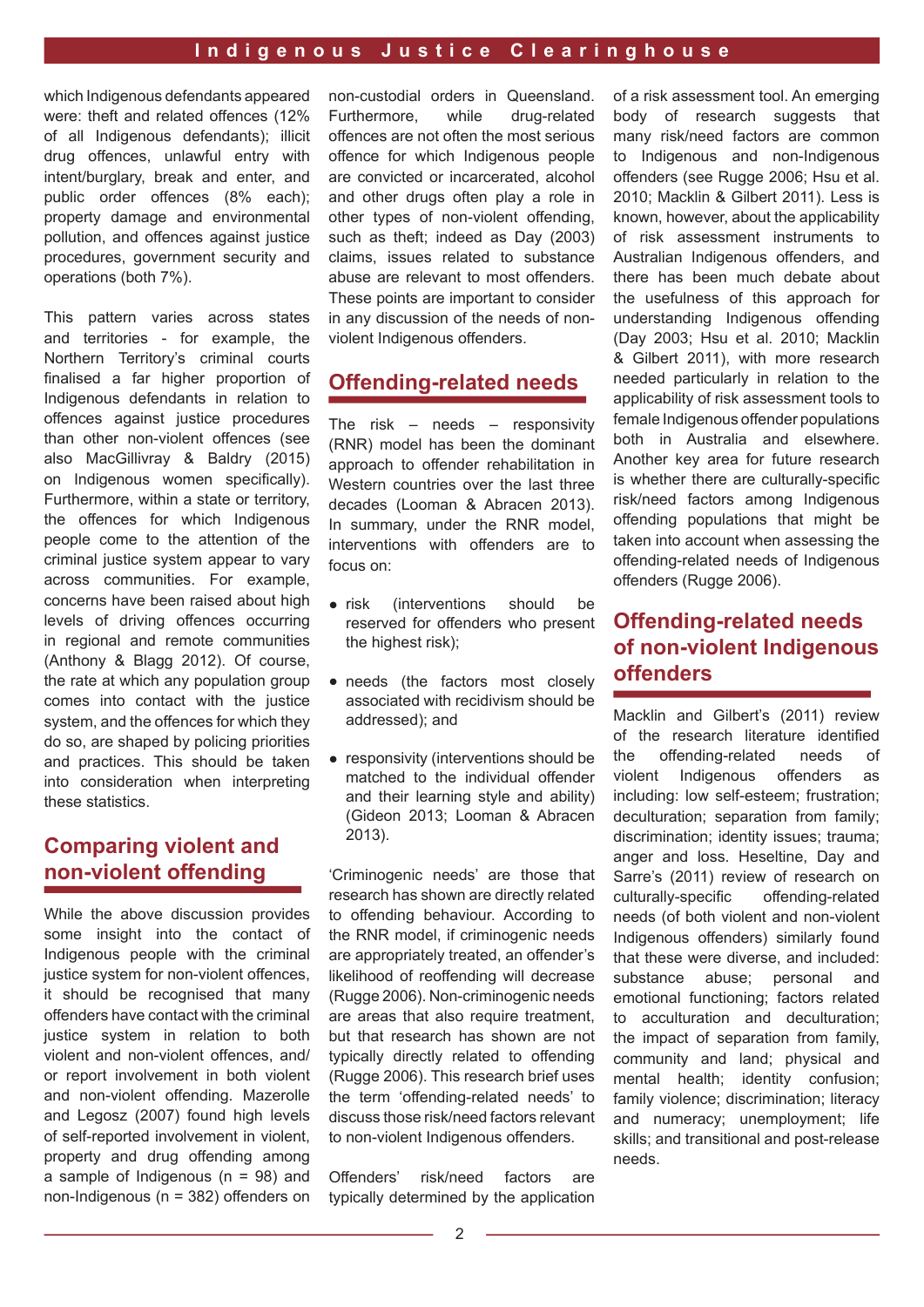Determining the needs of nonviolent Indigenous offenders is more difficult, as most studies have focused specifically on violent Indigenous offenders (Macklin & Gilbert 2011), do not differentiate between violent and non-violent offenders, and/or do not differentiate between Indigenous and non-Indigenous offenders. This section outlines the findings of research that involves Indigenous non-violent offenders or mixed populations of violent and non-violent Indigenous offenders to provide an insight into the needs of this group.

Yetta Stein's (2001) research documented the psychosocial needs of Hawaiian women incarcerated for drug-related crimes (n = 31: 19 Native Hawaiian and 12 non-Native Hawaiian). The women had been incarcerated for drug offences and other nonviolent offences relating to their drug abuse, such as theft and prostitution offences. Study participants completed a questionnaire that was designed to 'elicit from each participant a ranked and prioritised list of needs and circumstances occurring in their lives at the time of their most recent arrest' (Yetta Stein 2001: 52). The women in the study (whose responses were not disaggregated by Indigenous status) perceived their psychosocial needs as: drug treatment; employment, financial aid, educational and vocational skills; housing; needs related to their children (eg regaining custody of their children); and psychological interventions relating to domestic violence and/or sexual abuse.

In the Australian context, the *Speak Out Speak Strong* research project surveyed Aboriginal women in prison in NSW (n = 50) and conducted follow-up interviews with a small number of these women, to explore their offendingrelated needs and experiences (Lawrie 2003). The research identified substance abuse and histories of violent victimisation as key drivers of the women's offending, as well as low levels of educational attainment.

Salomone (2005) similarly identified employment and vocational skills as key needs of Aboriginal women leaving prison in Western Australia. It should be noted in relation to the above studies that offenders who have been incarcerated may be different from those who have not, and the needs of this group may not accurately refect those of the broader non-violent offending population.

Mazerolle and Legosz (2007) examined the perceived treatment needs of a sample of Indigenous  $(n = 98)$  and non-Indigenous (n = 382) offenders on non-custodial orders in Queensland. Although participants self-reported high levels of involvement in both violent and non-violent offending, levels of involvement were higher for property than violent offending. Eightyfive percent of females and 89 percent of males reported involvement in property offending, compared with 72 percent of females and 84 percent of males reporting involvement in violent offending. Levels of involvement in crime were not significantly different for Indigenous and non-Indigenous offenders in the sample. As offenders in this sample were serving non-custodial orders, it might reasonably be assumed that their most recent convictions were for non-violent offending in the main. although Mazerolle and Legosz do not provide this information.

In addition to histories of childhood and family trauma, abuse and neglect, parental drug and alcohol use, and subsequent adult victimisation. offenders in this Queensland study were asked to identify their treatment needs. Most commonly, they identifed assistance with fnancial management (54%); relationships (40%); anger management (31%); behaviour management (29%); parenting (29%); education and literacy (27%); and gambling (13%). Mazerolle and Legosz found that significantly more Indigenous (41%) than non-Indigenous (24%) respondents reported needing some form of educational program.

Other comparisons of these identified needs were not significantly different for Indigenous and non-Indigenous participants.

Hsu et al. (2010) used the Level of Service Inventory – Revised risk assessment tool to determine the needs of Indigenous and non-Indigenous offenders (n = 13,911 for both groups) (the sample contained both violent and non-violent offenders). They concluded that the needs of Indigenous and non-Indigenous offenders are different. Diverse needs were found among the Indigenous offenders, including lower education/employment status, more issues with living arrangements, and more issues with anti-social companions than their non-Indigenous sample. Offending-related needs also varied by sex, with Indigenous males having needs associated with education, employment and antisocial companions, and Indigenous women having needs relating to living arrangements, family discord and leisure time.

## **Programs that address the offending-related needs of non-violent Indigenous offenders**

There are few programs that specifcally address the offending-related needs of non-violent Indigenous offenders in Australia. Further, there is a lack of research into offending-related programs for Indigenous offenders in Australia generally (Burgoyne & Tyson 2013), and into offending-related programs for non-violent Indigenous offenders specifically. Examples of promising programs that target violent offenders are discussed in other Indigenous Justice Clearinghouse Research Briefs (see for example Macklin & Gilbert 2011; Cripps & Davis 2012). This section outlines the limited existing research on programs that seek to meet the offending-related needs of non-violent Indigenous offenders.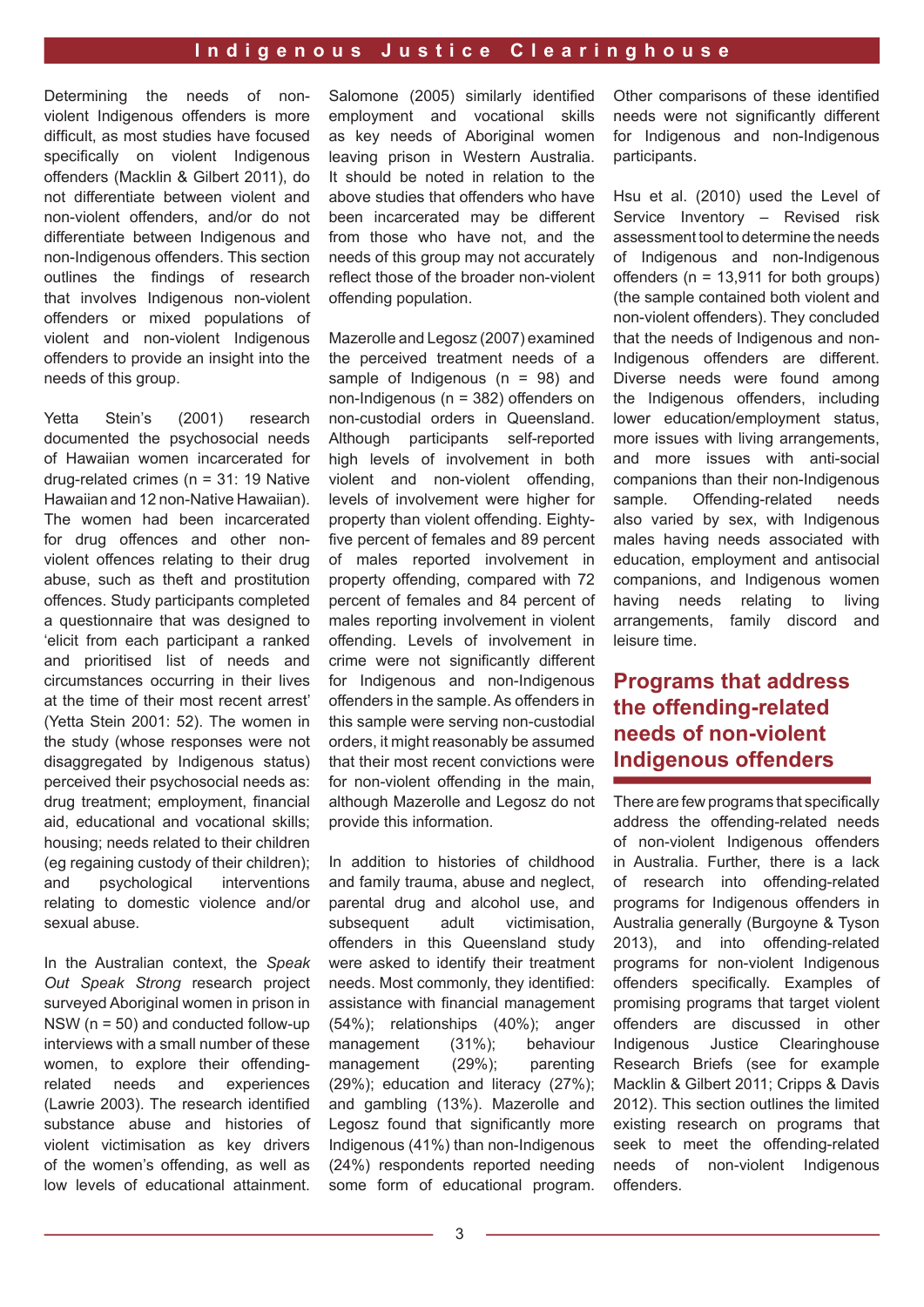The mutuka project (Andrews 2011) in the Anangu Pitjantjatjara Yankunytiatiara (APY) Lands was developed in response to high levels of driving-related offending by Indigenous people. The project (mutuka is Pitiantiatiara for motor car) seeks to train young members of the community in vehicle maintenance and driving skills to enable them to obtain drivers' licenses and employment as drivers (Andrews 2011). The project is supported by legislation passed in South Australia in 2014 that reduces the number of hours that members of remote Indigenous communities must spend in supervised driving practice if they already have driving experience (Ashford 2014). The Mutuka project is ongoing but has not yet been the subject of a published evaluation.

Two residential programs were established under the New Zealand Government's Habilitation Centre's Pilot Program to 'identify and address the causes of individuals' offending, contribute to the successful reintegration of offenders into the community … and assist with reducing reoffending' (Yeboah 2000: 229). The programs included group discussion, counselling, anger management, relapse prevention and life skills training. Not all of the offenders in these programs were Māori; however, they incorporated a significant Māori component, including linking offenders with their ancestry, and encouraging them to participate in the local Marae [meeting place] and engage with Māori volunteers (Yeboah 2000). A majority of offenders who participated in the programs and evaluation had a most recent conviction relating to a nonviolent offence. The evaluation found strong support by Māori participants for the Māori cultural components of the program (this issue is discussed further below). While recidivism remained high, it was lower (at 61% for men; the rate could not be calculated for female participants) than for the general population of offenders leaving prison (77%).

The New Life Akoranga program. established under the New Zealand Department of Corrections' Tikanga Maori programs strategy (see Byers 2002; Nakhid & Shorter 2014) aims to address offending from within a Māori cultural worldview by aiming to (re)connect MƗori offenders with traditional values. An evaluation found high rates of recidivism among both program participants and a control group. Those who had been imprisoned in relation to a property offence were more likely to be reconvicted than those who had been imprisoned for a violent offence. This was the case in both the treatment group and control group. Although property offenders in the treatment group were slightly less likely than property offenders in the control group to be reconvicted, this was not found to be statistically significant (Wehipeihana et al. 2003).

# **Principles for addressing the offending-related needs of non-violent Indigenous offenders**

Burgoyne and Tyson (2013) argue that the research has indicated four primary ways in which Indigenous offenders differ from other offenders, and that may infuence the effectiveness of treatment programs. First, Indigenous offenders' defnitions of and explanations for crime may differ from mainstream understandings and explanations. For example, while many offender treatment programs are heavily infuenced by individualistic understandings of crime, Indigenous offenders' understandings may focus more on environmental and communal factors. Second, research has suggested that Indigenous people have learning styles that are different from those of non-Indigenous offenders. For example, Indigenous learning styles are considered more intuitive and holistic than non-Indigenous styles, which are typically linear. Third, research

suggests that styles of interpersonal interaction among Indigenous Australians are different from those of their non-Indigenous counterparts, with a greater focus on non-verbal cues and the use of silence. This is important given the focus on group discussion that is characteristic of many treatment programs for offenders. Finally, research consistently demonstrates a higher level of offending-related needs among Indigenous offenders than non-Indigenous offenders (Burgoyne & Tyson 2013). It is important to note in the context of the following that Indigenous communities are highly diverse, and that this diversity should be recognised in any measures that seek to address Indigenous offending.

Although there are few documented programs that aim to address the offending-related needs of non-violent Indigenous offenders, the literature suggests that a number of principles may be relevant for meeting this aim. Building on the work of Burgoyne and Tyson (2013), this section considers the ways in which mainstream treatment programs could be amended to be culturally safe, respectful and relevant for Indigenous participants.

## **Incorporating Indigenous culture(s) into offendingrelated treatment**

There has been much debate about in the literature about whether treatment programs for Indigenous offenders ought to incorporate Indigenous culture and/or spirituality (Burgoyne & Tyson 2013). Marie (2010) argues against this approach in New Zealand, citing a lack of evidence that it can reduce (re)offending by MƗori people (see also Morris and Wood 2010).

Limited research has, however, identifed that such an approach can assist Indigenous offenders to aspire to positive behaviours. Nakhid and Shorter  $(2014; 714)$  found that for the Māori male prisoners interviewed for their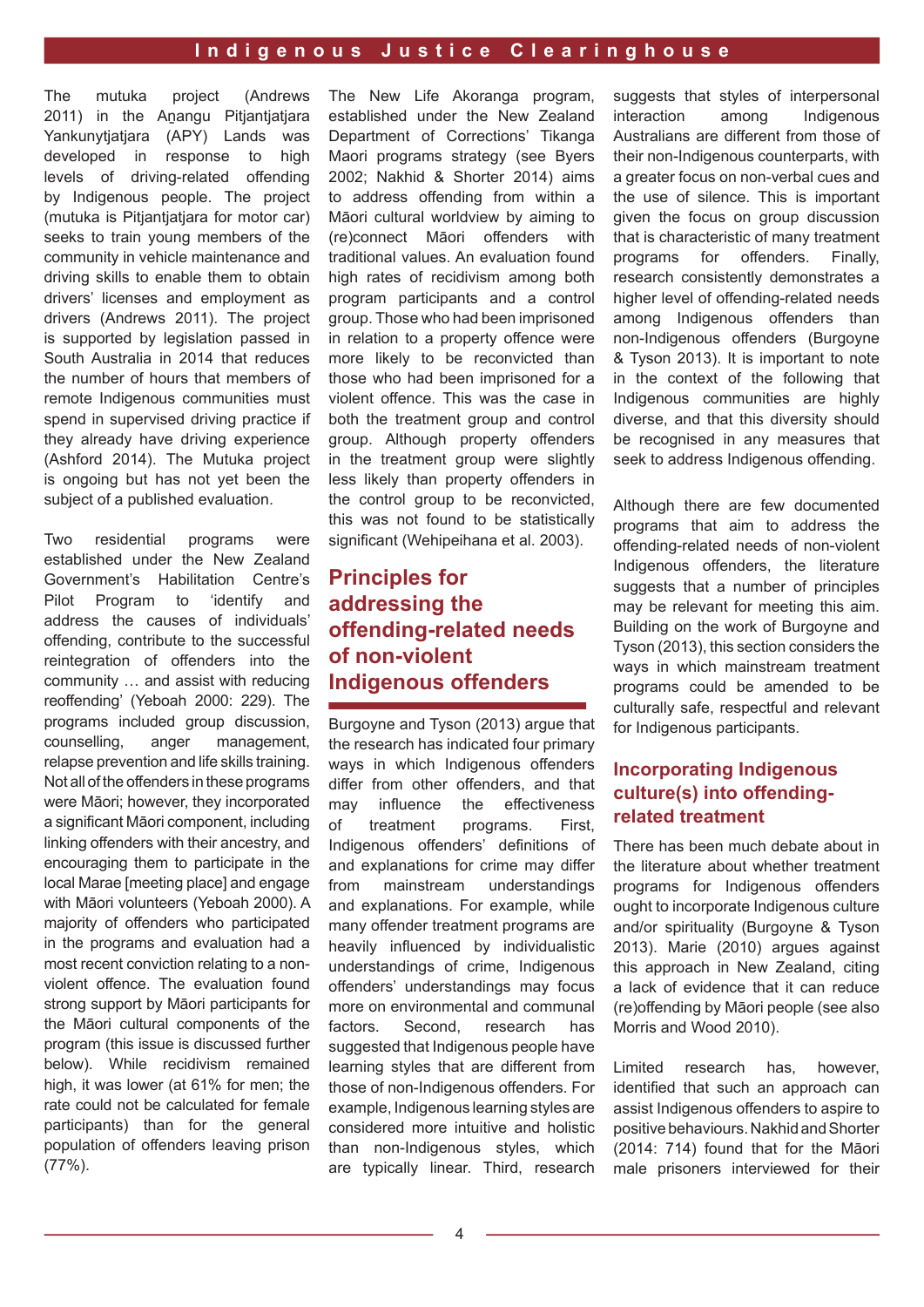research  $(n = 4)$ , 'acknowledging their identity as Māori and being engaged in kaupapa Māori [Māori philosophy] instilled a sense of pride in their culture and made them want to aspire to the positive characteristics of what it meant to be Māori'. Hodgson and Heckbert (cited in Howell & Yuille 2004) found that 19 of the 20 Canadian Aboriginal prisoners in their research believed that the use of Elders in correctional programming had contributed to their pathways to desistance (see also Howell 2014). Heckbert and Turkington's (2001) follow-up study of 68 Canadian Aboriginal offenders who had desisted from crime found that contact with Elders (72%), Aboriginal spirituality and ceremonies (71%), and Aboriginal programs delivered in a correctional centre (65%) were considered by a majority of participants to have helped them desist (see also Gideon 2013; Howell & Yuille 2004). Pridemore's (2004) review of the research literature relating to risk and protective factors for offending among Native Americans similarly found that strong cultural identification has been found to be a protective factor against substance abuse and related risky behaviours (see further Angell & Jones 2003; Monchalin 2010).

Howell and Yuille (2004) argue that such fndings refect the difference between Indigenous and non-Indigenous worldviews, and in particular the difference between Aboriginal people's concepts of 'healing' and health – which are holistic and encompass 'physical, mental, emotional and spiritual wellbeing' (Howell & Yuille 2004: 61) – and the Western concept of offender treatment. McCormick's (cited in Howell & Yuille 2004) research with Aboriginal people (non-offenders) from British Columbia, Canada, found that ceremony, emotion, connection with nature, learning from a role model, and spirituality, among other measures, were effective in facilitating 'healing' among this group. This suggests that if a broader concept such as 'healing' is more acceptable to Indigenous

people than the more narrowlyfocused Western concept of offender treatment, then incorporating elements of culture and spirituality could make a contribution towards behavioural change.

While the arguments of researchers such as Marie (2010) and Morris and Wood (2010) about the limited effectiveness of cultural content on reducing recidivism should be taken into consideration, it is important to note that such content may have an indirect rather than direct effect on recidivism. For example, Pridemore (2004: 58) argues that 'the impact of tribal culture is not usually direct, but instead appears to operate indirectly by strengthening families and communities and transmitting tribal values'.

#### **Combining cultural content with Western approaches**

Combining culturally-specific content with Western treatment approaches has been suggested as one way to enhance the relevance of Western approaches for Indigenous participants. For example, Nathan et al. (2008) argue that given there is a high level of desire for Māori cultural content in rehabilitation programs, but a lack of evidence that such cultural content on its own is effective in reducing recidivism, combining cultural content and Western approaches such as Cognitive Behavioural Therapy (CBT) may be effective.

A recent audit of the New Zealand Department of Corrections' strategies to manage offenders and reduce reoffending found that 'Maori offenders beneft by improving their sense of cultural identity and values. The Department now uses tikanga Māori programmes as short motivational programmes to encourage further participation in proven rehabilitation programmes' (Controller and Auditor-General 2013: 73; see also Anstiss 2003; Pridemore 2004).

Howell's (2014) study of 40 male Canadian Aboriginal offenders (approximately one-third of whom had been incarcerated in relation to nonviolent offending) found that these offenders perceived both Aboriginal and non-Aboriginal programs to have a moderate to high chance of reducing their reoffending. The participants reported that elements relating to spirituality and culture were most effective in the Aboriginal programs, and that elements relating to knowledge and awareness were most effective in the mainstream programs. This suggests that combining Indigenous and mainstream approaches may enhance the effectiveness of offender treatment programs for Indigenous participants. Combining cultural content with CBT and similar Western approaches has been used in other areas such as group counselling (for offenders and non-offenders) and substance abuse treatment (see Howell & Yuille 2004; Monchalin 2010).

## **Incorporating families and communities into offender treatment programs**

Incorporating families and communities into treatment programs for non-violent offenders may enhance their relevance to Indigenous populations, given that many Indigenous cultures are more communitarian and less focused on the individual than Western cultures (Burgoyne & Tyson 2013; Gideon 2013; National Indigenous Drug and Alcohol Committee (NIDAC) 2014). As Calabria et al. (2013) claim, the influential role of family and community factors in reducing risky health behaviours (such as problem drinking) among Aboriginal people has been widely acknowledged (see also NIDAC 2014). Furthermore, treatment approaches such as Multisystemic Therapy that utilise a 'wraparound' approach by incorporating families, communities, and other domains in an offender's life (such as education and health) have been found to be promising for (young) Indigenous offenders in Australia (New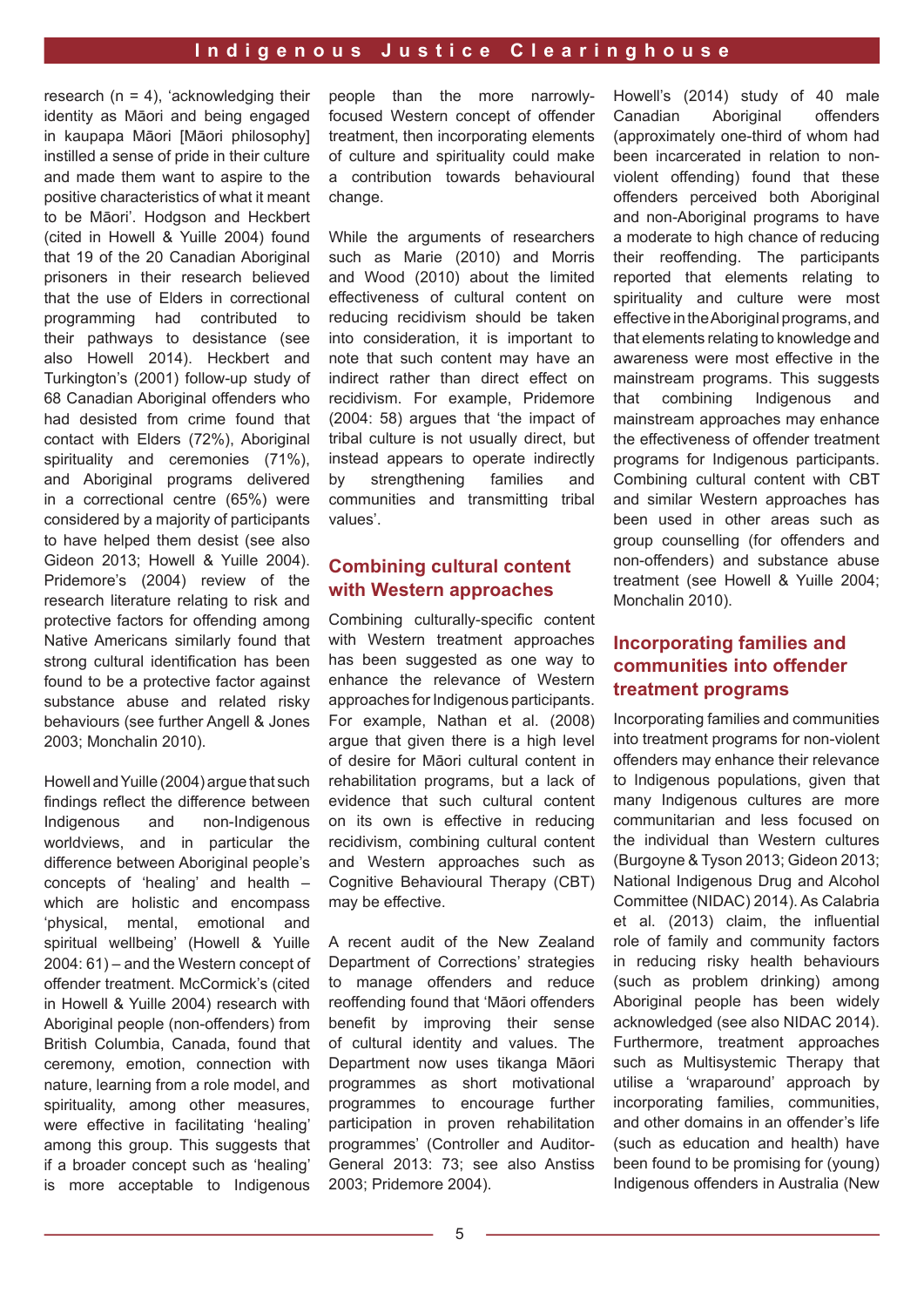South Wales Department of Police and Justice 2014).

Programs that aim to address health risk behaviours among Indigenous populations have been found to beneft from the inclusion of family and community elements rather than a singular focus on the individual (Calabria et al. 2013; see generally NIDAC 2014, 2009). Calabria et al.'s study of two cognitive behavioural interventions for problem drinkers found that both were highly acceptable to Aboriginal Australians (n = 116: 110 Aboriginal Australians and 6 non-Aboriginal Australians with an Aboriginal spouse or child). Their research found that the use of health workers known and trusted by the Aboriginal community, rather than the detached and neutral clinicians preferred under the Western model, were more acceptable to Aboriginal people, providing 'an alternative for those Aboriginal Australians whose preference for a known counsellor outweighs their confidentiality concerns' (Calabria et al. 2013: 331; see also Macklin & Gilbert 2012; Howell 2014; Howell & Yuille 2004).

#### **Addressing substance abuse**

Given that substance abuse is a key driver of both violent and non-violent Indigenous offending (Jones et al. 2002), this issue should be given consideration in programs that aim to reduce Indigenous offending. Bowes et al.'s (2009) research on the alcohol treatment needs of violent and nonviolent male prisoners in the United Kingdom found that there were only subtle differences between the needs of those whose index offence was violent and those whose was nonviolent.

There have been few rigorous evaluations of substance abuse treatment programs for Indigenous Australians, and mainstream programs have been found to be less effective for Indigenous than non-Indigenous substance abusers (NIDAC 2014). Some promising approaches have, however, been identifed, including providing 'connection to culture through meaning, family, spirituality and identity' (NIDAC 2014: 9) (see discussion above) and involving and supporting families and communities of substance abusers (see further NIDCAC 2014).

Although it is beyond the scope of this research brief to examine the evidence about substance abuse treatment for Indigenous offenders in more detail, this is an important area for future consideration, given the close links between substance abuse and other types of non-violent offending such as property offending.

#### **Addressing trauma**

Macklin and Gilbert (2011) found that the resolution of trauma is important for addressing the offending-related needs of violent Indigenous offenders. The literature similarly suggests that addressing trauma is important for addressing the needs and reducing the reoffending of non-violent Indigenous offenders. Histories of trauma are common among Indigenous people (see eg Yetta Stein 2001; Jones et al. 2002), and often underpin drug offending and other non-violent offending such as theft and prostitution (Victorian Equal Opportunity and Human Rights Commission 2013; Yetta Stein 2001). Addressing histories of trauma and substance misuse are therefore key to reducing the (re) offending of Indigenous non-violent offenders, perhaps particularly for women, given their common histories of gendered violence and abuse (Victorian Equal Opportunity and Human Rights Commission 2013; Yetta Stein 2001).

### **Addressing historical and social context**

Research suggests that incorporating a social justice component into treatment programs for Indigenous offenders is vital. Such a component would address Indigenous offenders' risk/need factors in the context of colonisation, deculturation and discrimination rather than focusing on offenders' individual needs devoid of this context (Day et al. 2008; Jones et al. 2002; Monchalin 2010). As Jones et al. (2002: 190) argue, Indigenous offenders' needs 'do not necessarily or easily fit the criminogenic/non-criminogenic distinction. These needs will often… operate at multiple levels (eg individual and community, historical and present, internal and external)' (see also Day et al. 2003).

Burgoyne and Tyson (2013: 91) argue that in Australia, being Indigenous should 'be viewed as a responsivity factor, such that programs take into account the historical, social, cultural and learning style frameworks' of Indigenous offenders. Researchers have posited that while focusing solely on criminogenic needs is typical when addressing non-Indigenous offending, addressing Indigenous offending would be better achieved through addressing both criminogenic and noncriminogenic needs (Day 2003; Jones et al. 2002).

## **Conclusion**

This research brief has identifed that little is known about the offendingrelated needs of non-violent Indigenous offenders specifically. In general terms, however, incorporating Indigenous culture(s) into treatment, combining cultural content with Western treatment approaches, incorporating families and communities into treatment, addressing substance abuse and trauma, and addressing the broader historical and social context in which Indigenous offending occurs, have been suggested in the literature as promising approaches.

A final point of note is that while Indigenous offenders clearly have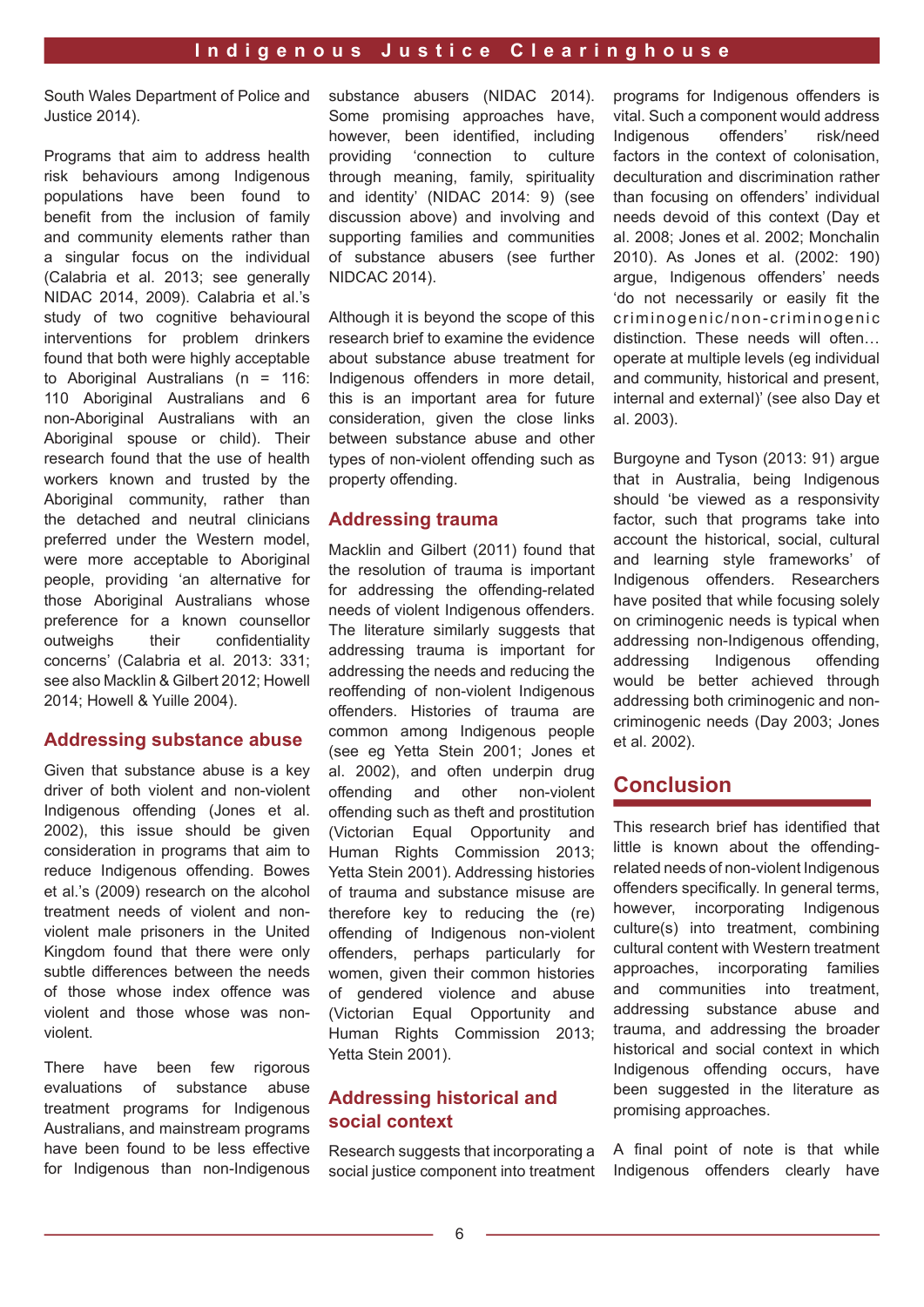different offending-related needs from non-Indigenous offenders, it is important that the diversity of Indigenous groups and communities be recognised within measures that address these related needs (Burgoyne & Tyson 2013; Howell & Yuille 2004; NIDAC 2009).

**Dr Kelly Richards is a Senior Lecturer in the Faculty of Law at the Queensland University of Technology. Dr Richards' publications include IJC Research Brief 10:** *Promising interventions for reducing Indigenous juvenile offending* **(co-author).**

## **References**

All websites correct at 22 February 2015

Andrews R 2011. A driving need: Early intervention for Indigenous people in the justice system. *Australian philanthropy* 80: 4-5

Angell B 2003. Recidivism, risk, and resiliency among North American Indian parolees and former prisoners: An examination of the Lumbee First Nation. *Journal of Ethnic and Cultural Diversity in Social Work* 12(2): 61-77

Anstiss B 2003. Just how effective is correctional treatment at reducing reoffending? *New Zealand Journal of Psychology* 32(3): 84-91

Anthony T and Blagg H 2012. *Addressing the 'crime problem' of the Northern Territory intervention: Alternate paths to regulating minor driving offences in remote Indigenous communities.* Canberra: Criminology Research Council

Ashford K 2014. Driver's licence laws changed for remote SA communities. *SBS News* 27 January

ABS 2014a. *Prisoners in Australia, 2014. Cat. no. 4517.0.* Canberra: ABS

ABS 2014b. *Criminal courts, Australia, 2013-14. Cat. no. 4513.0.* Canberra: ABS

Bowes N, Sutton A, Jenkins S and McMurran M 2009. The alcohol treatment needs of violent and nonviolent prisoners. *The British Journal of Forensic Practice* 11: 3–7

Burgoyne K and Tyson G 2013. An evaluation of the 'Think First' program. *Australian and New Zealand Journal of Criminology* 46(1): 88-100

Byers M 2002. Correctional initiatives for Māori in New Zealand. Corrections *Today* February: 25-29

Calabria B et al. 2013. The acceptability to Aboriginal Australians of a familybased intervention to reduce alcoholrelated harms. *Drug & Alcohol Review*  32(3): 328-332

Cripps K and Davis M 2012. *Communities working to reduce Indigenous family violence.* Sydney: Indigenous Justice Clearinghouse

Day A 2003. Reducing the risk of reoffending in Australian Indigenous offenders: What works for whom? *Journal of offender rehabilitation* 37(2): 1-15

Day A, Howells K and Casey S 2003. The rehabilitation of Aboriginal prisoners. *Journal of Ethnicity in Criminal Justice* 1(1): 115-133

Day A, Davey L, Wanganeen R, Casey S, Howells K and Nakata M 2008. Symptoms of trauma, perceptions of discrimination, and anger: A comparison between Australian Indigenous and nonindigenous prisoners. *Journal of Interpersonal Violence* 23(2): 245-258

Gideon L 2013. *Cognitive, criminogenic, and cultural styles of Aboriginal and Caucasian offenders in Northern Ontario*, MA thesis. Ontario: Laurentian **University** 

Heckbert D and Turkington D 2001. *Turning points: A study of the factors related to the successful reintegration of Aboriginal offenders.* Ottawa: Correctional Services Canada

Heseltine K, Day A, Sarre R 2011. *Prison-based correctional offender rehabilitation programs: The 2009 national picture in Australia.*  Canberra: AIC. http://www.aic.gov. au/en/publications/current%20series/ rpp/100-20/rpp112.aspx

Howell T 2014. Aboriginal offenders' perspectives on correctional programs in Canadian prisons. *American Journal of Forensic Psychology* 32(4): 23-41

Howell T and Yuille J 2004. Healing and treatment of Aboriginal offenders: A Canadian example. *American Journal of Forensic Psychology* 22(4): 53-76

Hsu C, Caputi P and Byrne M 2010. Level of Service Inventory – Revised: Assessing the risk and need characteristics of Australian Indigenous offenders. *Psychiatry, Psychology and Law* 17(3): 355-367

Jones R, Masters M, Griffiths A and Moulday N 2002. Culturally relevant assessment of Aboriginal offenders: A literature review. *Australian Psychologist* 37(3): 187-197

Lawrie R 2003. Speak Out Speak Strong: Researching the needs of Aboriginal women in custody. *Australian Indigenous Law Reporter* 8(2): 81-84

Looman J and Abracen J 2013. The risk need responsivity model of offender rehabilitation: Is there really a need for a paradigm shift? *International Journal of Behavioral Consultation and Therapy* 8(3-4): 30-36